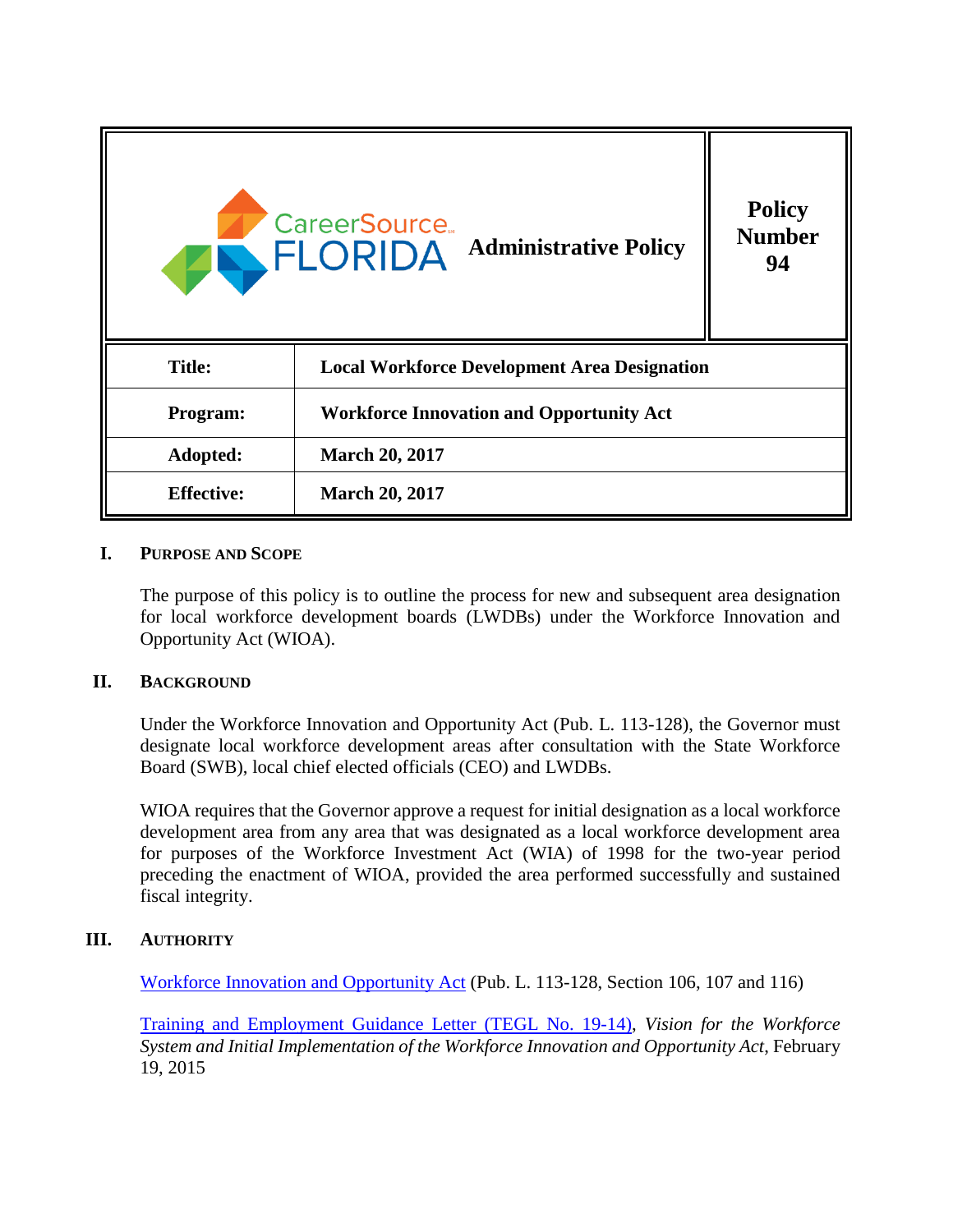[Training and Employment Guidance Letter \(TEGL\) No. 27-14,](https://wdr.doleta.gov/directives/corr_doc.cfm?DOCN=7158) *Workforce Innovation and Opportunity Act Transition Authority for Immediate Implementation of Governance Provisions*, April 15, 2015

[Training and Employment Guidance Letter \(TEGL\) No. 10-16,](https://wdr.doleta.gov/directives/corr_doc.cfm?DOCN=8226) *Performance Accountability Guidance for Workforce Innovation and Opportunity Act (WIOA) Title I, Title II, Title III and Title IV Core Programs*, December 19, 2016

20 CFR 679.230-679.260; 20 CFR 683.630(a); 20 CFR 683.640; 20 CFR 677.205-677.210

# **IV. POLICIES AND PROCEDURES**

The purpose of the local workforce development area is to serve as the jurisdiction for the administration of workforce development activities using Adult, Dislocated Worker and Youth funds allocated by the State and to coordinate efforts related to the other core programs at a community level. The Governor shall approve a request for designation of an area from a unit of general local government as a local workforce development area in accordance with the process and considerations outlined in WIOA Section 106b(1)(A) and (B).

Under the authority granted to states in WIOA Section  $106(b)(2)$ , each of Florida's existing local workforce investment areas that were operating in accordance with WIA were automatically granted an initial designation as a local workforce development area. This initial designation became effective July 1, 2015 and will expire on June 30, 2017.

# **1. New Area Designation**

The Governor may approve a request at any time for designation as a local workforce development area from any unit of general local government, including a combination of such units, if the SWB recommends designation after determining that the area:

- a. Is consistent with local labor market areas;
- b. Has a common economic development area; and
- c. Has the Federal and non-Federal resources, including appropriate education and training institutions, to administer activities under WIOA subtitle B.

If local representatives have concluded that a new local workforce development area is needed, the CEOs shall make a request to the Department of Economic Opportunity (DEO) and CareerSource Florida. The new designation request requires the following steps:

- a. A completed request that addresses the required designation criteria as described in WIOA Section 106:
	- i. Consistency with local labor market areas.
	- ii. Has a common economic development area.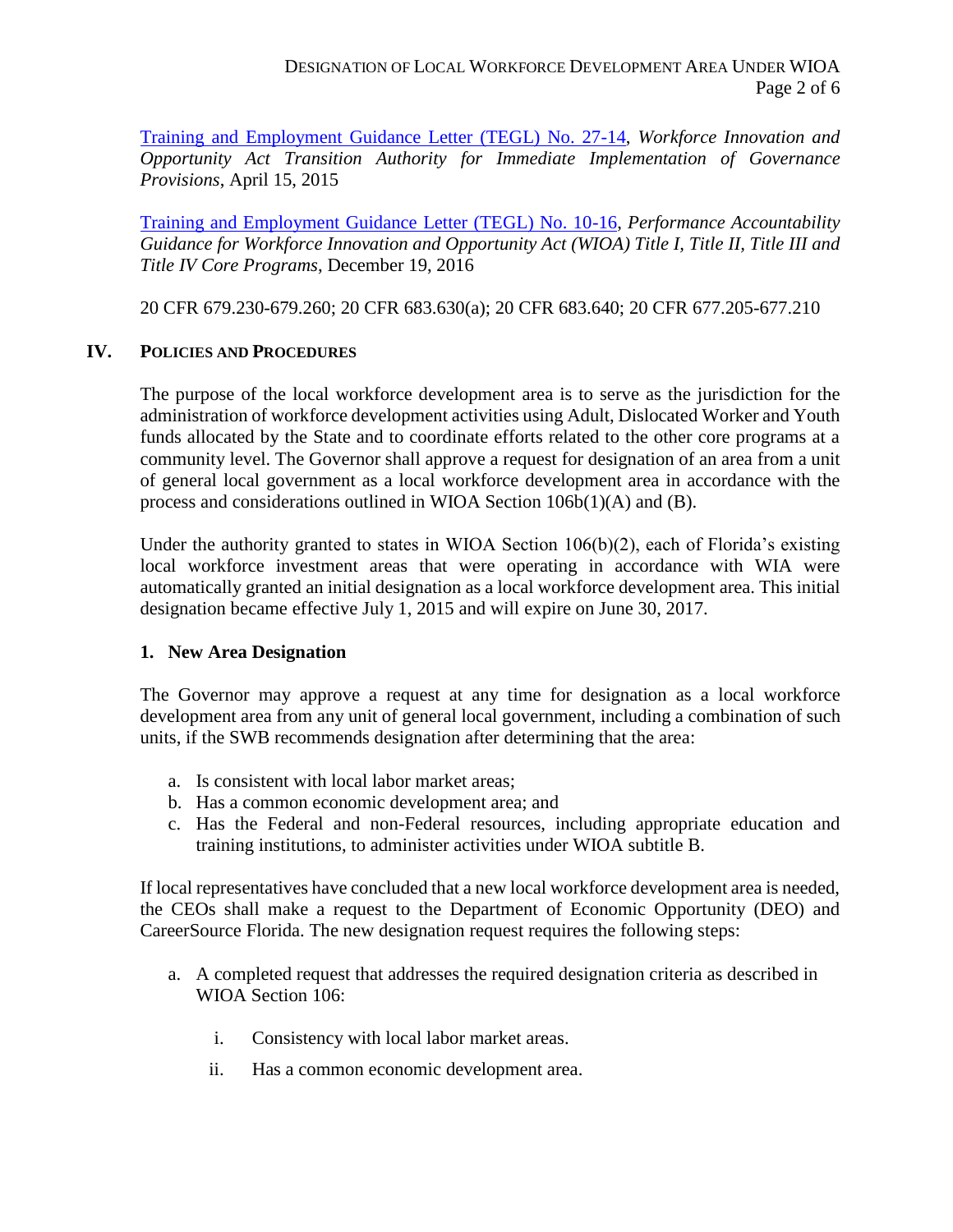- iii. Has the federal and non-federal resources, including appropriate education and training institutions, to administer activities under the Youth, Adult and Dislocated Worker formula programs.
- b. The request must contain the signature of all of the CEOs of the units of local government that will make up the new local workforce development area, to demonstrate that the request is the consensus of all the units of local government involved.
- c. A statement of how the proposed new area designation will impact those other workforce areas from which it is withdrawing. It should be understood by any county, city or combination of such seeking designation, that the new area will only secure the formula allocated funds for each WIOA funding stream based on the formula factors as defined by WIOA.
- d. CareerSource Florida will review all public comments received and include those comments in the recommendation packet for approval or disapproval of local workforce development area designations to the Governor.
- e. CareerSource Florida will submit its recommendation to the Governor within ten business days of CareerSource Florida decision.
- f. The final decision rests with the Governor (or designee) and shall be made no later than six weeks prior to the beginning of the new program year (July 1st).

Additionally, the Governor may re-designate a local workforce development area if the redesignation has been requested by a local workforce development area and the Governor approves the request.

## **2. Subsequent Designation**

Local workforce development areas that receive an initial designation shall be granted a *subsequent designation* if, for the two most recent program years, the local workforce development area performed successfully and sustained fiscal integrity, and in the case of a local workforce development area in a planning region, met the regional planning requirements as described in WIOA Sec.  $106(c)(1)$ . The process for a local area to submit a subsequent designation request is outlined below:

- a. The CEOs must submit a request for subsequent designation (Attachment A) to CareerSource Florida and DEO every two years beginning July 1, 2017. The completed form must be submitted via email to: [WIOA@deo.myflorida.com.](mailto:WIOA@deo.myflorida.com) The application to request subsequent designation is due by April 15 of the renewal year.
- b. DEO and CareerSource Florida will review the request submitted to verify that the stated requirements were met. The submissions will be made available for public review at [www.careersourceflorida.com/wioa](http://www.careersourceflorida.com/wioa) for a period not to exceed ten days.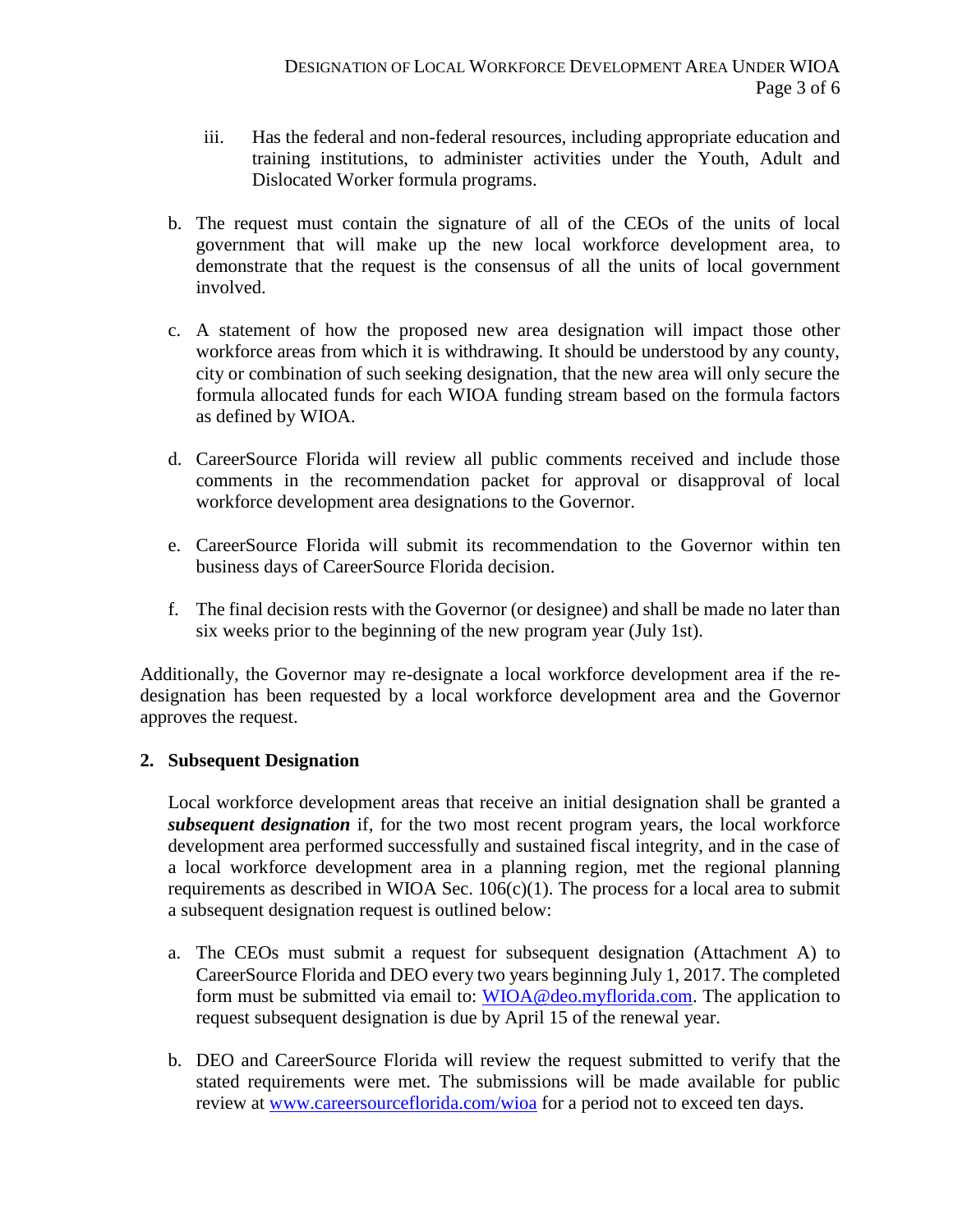- c. After the receipt and review of public comment, CareerSource Florida will review the submissions along with any public comments received, and make recommendations to the Governor regarding the local workforce development area's subsequent designation.
- d. Each local workforce development area will be notified of the Governor's designation decision within ten business days of receipt by DEO and CareerSource Florida.

The Governor may review a local workforce development area at any time to evaluate whether that area continues to meet the requirements for subsequent designation. Additionally, the Governor must review a local workforce development area before submitting the State Plan during each four-year State planning cycle to evaluate whether the area continues to meet the requirements for subsequent designation.

## **3. Performed Successfully**

For the purpose of determining subsequent local workforce development area designation, the term ''**performed successfully**" means the local workforce development area met or exceeded the adjusted levels of performance for primary indicators of performance for the last two consecutive years for which data are available, and that the local area has not failed the same measure for the last two consecutive program years.

#### **4. Sustained Fiscal Integrity**

**Sustained Fiscal Integrity** for all program years means the Secretary of the United States Department of Labor has not made a formal determination that either the grant recipient or the administrative entity of the area misexpended funds due to willful disregard of the requirements of the provision involved, gross negligence or failure to comply with accepted standards of administration for the two-year period preceding the determination.

## **V. APPEAL PROCEDURES FOR DENIAL OR OTHER ADVERSE ACTION(S) PERTAINING TO LOCAL WIOA AREA DESIGNATION**

If the Governor denies a local area designation or makes a decision related to designation that adversely affects an area, the unit of general local government or grant recipient may submit an appeal to CareerSource Florida. The appeal procedures are as follows:

## **1. State Appeal Procedures**

a. The request for appeal must be sent by certified mail, return receipt to the President, CareerSource Florida, Inc. c/o the Department of Economic Opportunity, Attention: OSPS Program Management Unit, MSG-229, 107 East Madison Street, Tallahassee, FL 32399 and/or email the request for appeal to [WIOA@deo.myflorida.com.](mailto:WIOA@deo.myflorida.com) The request must include the name of the contact person and the address where official notices are to be mailed. The appeal request must be legible, written/typed clearly and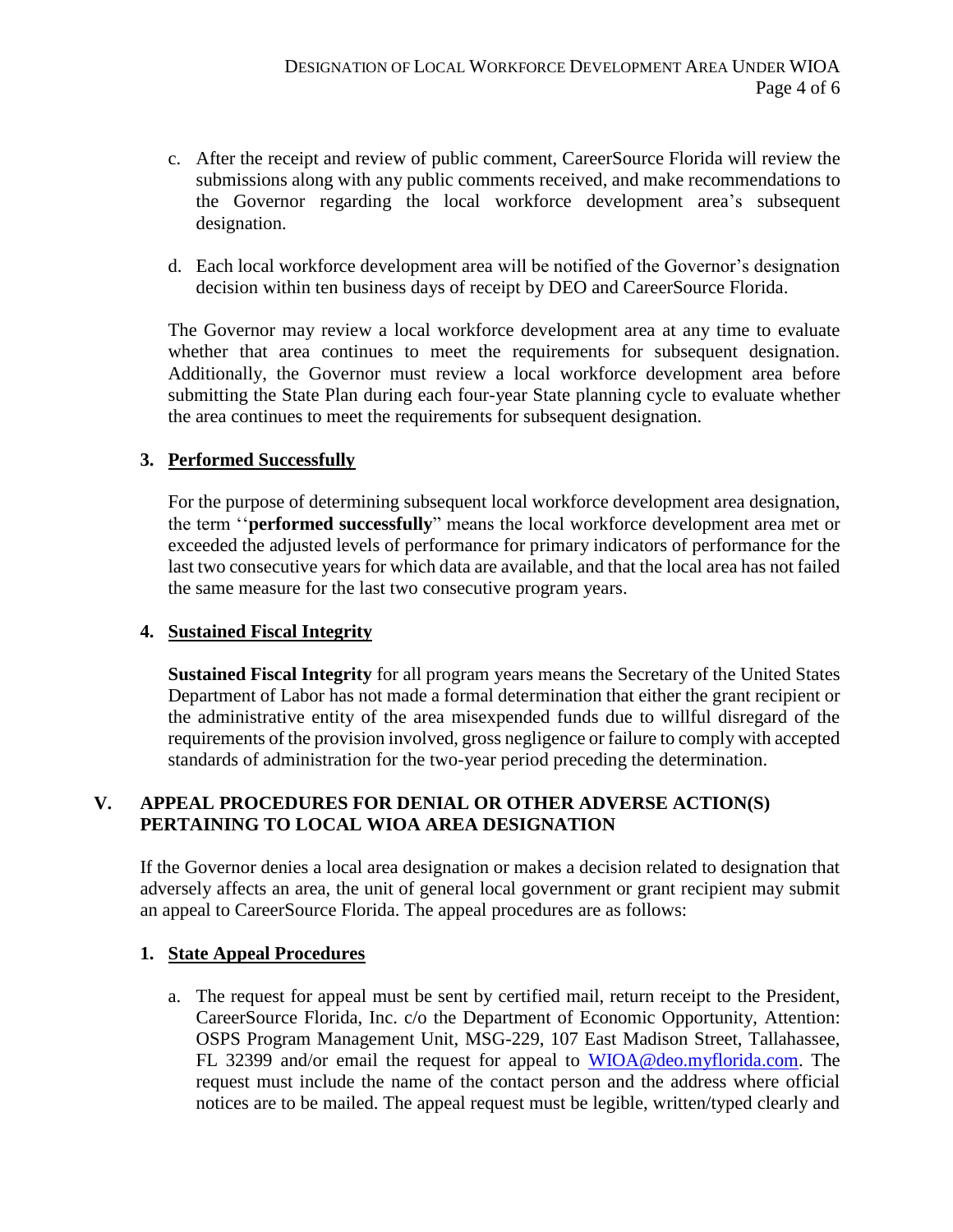concisely, and include the title "**REQUEST FOR APPEAL"** at the top of the first page in all capital letters. The written/typed appeal must specifically state why the designation as a WIOA local workforce development area should be approved. The request shall be no longer than five pages. (Exhibits and attachments are not included in the five-page limit.)

- b. As specified in WIOA Regulations,  $20$  CFR 683.630(a)(2), CareerSource Florida must provide an opportunity for a hearing and prescribe appropriate time limits to ensure prompt resolution of the appeal. CareerSource Florida must conduct a hearing and make a determination of designation within 60 calendar days of receipt of the request. At least ten calendar days prior to the hearing, the designated local contact person shall receive by certified mail, return receipt, a written/typed notice of the hearing from CareerSource Florida.
- c. The notice shall inform the local contact/board of the following:
	- i. The date, time, and place of the hearing;
	- ii. The reason the WIOA local workforce development area designation was denied, including the pertinent sections of the WIOA and any federal regulations involved;
	- iii. That the affected parties that they may present witnesses or documentary evidence at the hearing;
	- iv. That the affected parties that they may be represented at the hearing by an attorney or other representative;
	- v. That the parties are entitled to a written/typed decision of findings to be issued within 30 calendar days after the date of the hearing; and
	- vi. That the local area has the right to appeal to the Secretary of the United States Department of Labor (USDOL).

## **2. Federal Appeal Procedures**

- a. If the appeal does not result in a designation, the appellant may request a review by the Secretary of USDOL to determine if procedural rights were granted or if the minimum criteria of WIOA Section  $106(b)(2)$  or Section  $106(b)(3)$  were met. This appeal must be filed no later than 30 days after receipt of written notification of the denial from CareerSource Florida, and must be submitted by certified mail, return receipt requested to: Secretary, U.S. Department of Labor, 200 Constitution Avenue, N.W. Washington, DC 20210, Attention: ASET. A copy of the appeal must be provided to CareerSource Florida at the same time it is sent to USDOL.
- b. The appellant must establish that it was not accorded procedural rights under the appeal process set forth in the State Plan or that it meets the requirements for designation as specified in WIOA.